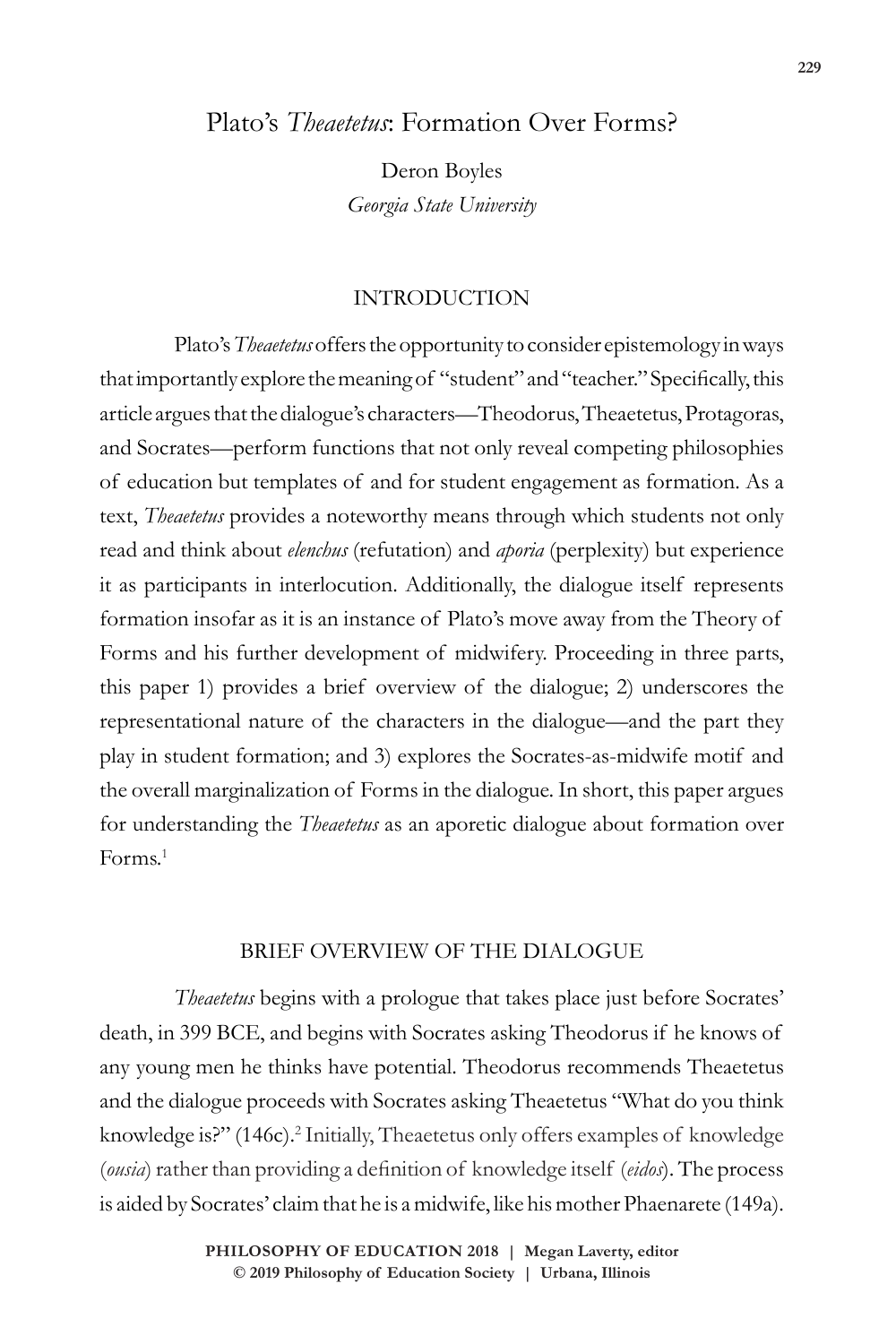Three definitions ultimately follow: knowledge is perception, knowledge is true judgment, and knowledge is true judgment with an account. The first view represents both Protagorean relativism and Heraclitean flux theory. For Protagoras, as Socrates quotes him, "Man is the measure of all things: of the things which are, that they are, and of the things which are not, that they are not" (152a). For Heraclitus, you cannot put your foot into the same river twice, as everything is in constant motion. Socrates provides multiple arguments to refute the first definition, underscoring how perceptions can be deceiving and how the "measure doctrine" is relativism. Indeed, Plato spends a significant amount of time in the dialogue indicting relativism and requiring additional conditions for knowledge.

The second view, knowledge is true judgment, is explored via multiple puzzles, perhaps most notably: 1) the wax block; 2) the aviary; and 3) the jury. For the wax block, Socrates offers a model wherein the soul already has a place in which we imprint everything we want to recall, both as memories and instances of knowledge. The objects to which we grant stability are the objects that get imprinted on the wax tablets of our minds. The problem here is that, as Socrates illustrates it, Theaetetus and Theodorus could be seen together in a crowd by Socrates, who knows both, but in his haste, incorrectly identifies them in that crowd (193-194). It is a true judgment that Socrates makes in claiming that Theaetetus and Theodorus were in the crowd, but he is still wrong in claiming to know that he saw them. This point is an example of a false judgment that results when a perception links to the wrong wax imprint. Memories, like the quality of the wax that varies from person to person, can be both clear and strong or muddled and weak.

The aviary is an extension of the memory concern, but distinguishes between "possessing" knowledge and "having" knowledge (197d-199e). I can possess doves and pigeons in a cage, but I cannot be said to "have" them. If they represent information and information recall in my mind, how will I yield knowledge if I grab the wrong one? That is, for the knowledge claim, "I know that 7+5=12," and where the dove represents "11" and the pigeon represents "12," unless there is more to knowledge than luckily catching the pigeon, how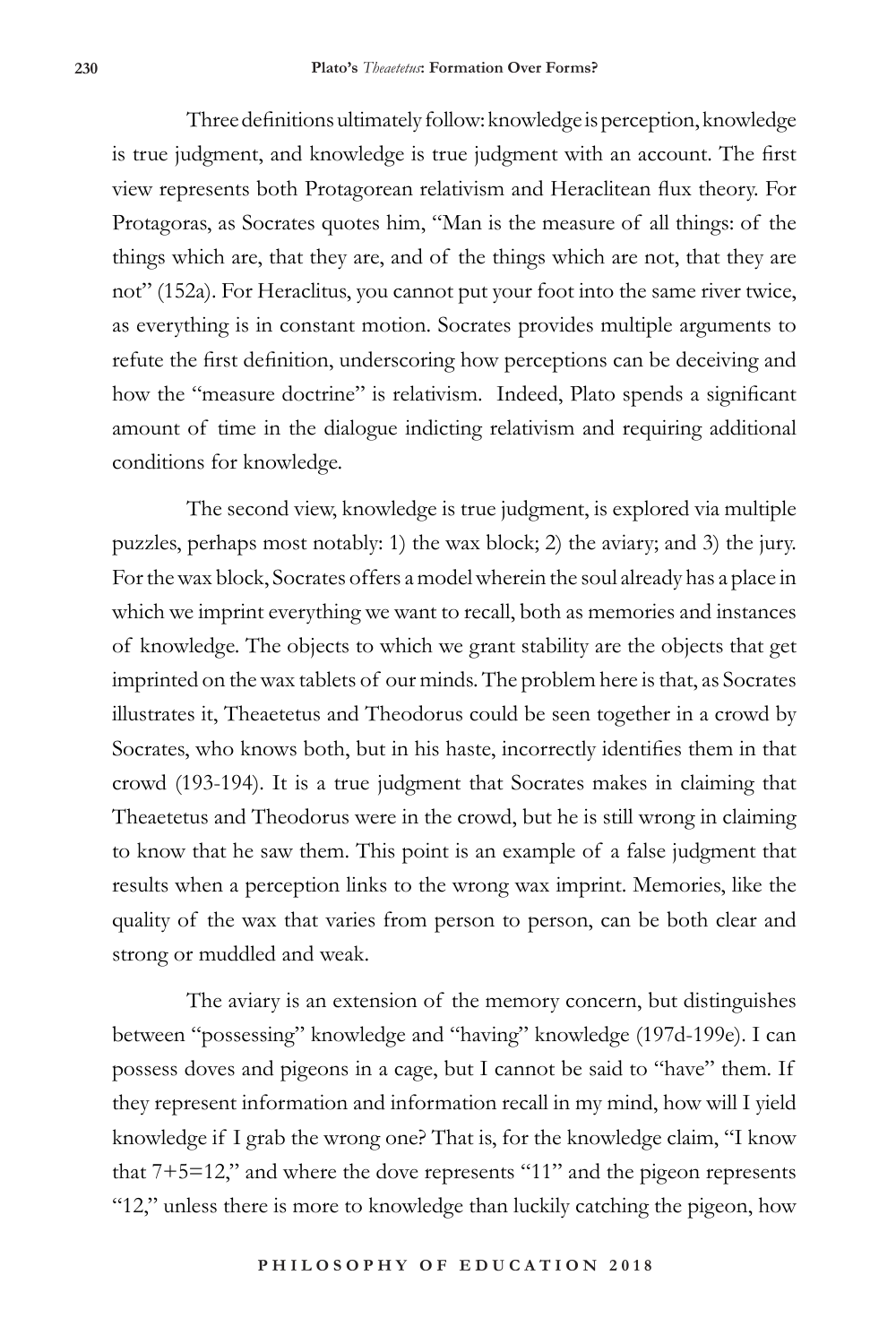can I be said to know?

The last illustration to debunk the idea that true judgment is knowledge entails trials. In a court of law, a jury can be persuaded by an eloquent lawyer to judge that what an expert witness offers as testimony is true without it being the case that the jury has knowledge. Socrates' emphasis here is both on a "lucky" truth and persuasion: "… suppose they come to their decision upon hearsay, forming a true judgment: then they have decided the case without knowledge, but, granted they did their job well, being correctly persuaded?" (201c) He concludes that "true judgment without an account falls outside of knowledge" (201c-d), and turns to the positive claim that knowledge is true judgment with an account (*logos*).

In the final section of the dialogue, the Dream Theory is offered by Socrates as a way of better understanding the importance of the added condition. Socrates recounts to Theaetetus a dream he once had in which he heard a theory that stated that everything is made up of complexes and simples (201d-202c). The theory holds that a brush, for example, is made up of bristles and a handle and that the bristles and handle are also made up of even more simples, say horse hair and wood. At the base of these simples are the bedrock elements that constitute the complex brush. Like words made up of letters, Socrates then criticizes the Dream Theory by pointing out that knowing that a word is spelled correctly versus incorrectly is an instance of a true belief with an account, but is not the same as knowing what the word means. The dialogue aporetically ends with the challenge to find out what constitutes knowledge.

## CHARACTERS OF THE DIALOGUE

Along with the content of the dialogue, I am arguing that the characters Plato uses to consider the necessary and sufficient conditions for knowledge are vitally important to the idea of formation. That is, engaging the *Theaetetus* as a character-play, students learn from the different figures Plato uses to better consider what counts as knowledge and what does not. They also learn more about their own formation, perhaps ironically, when they use the characters to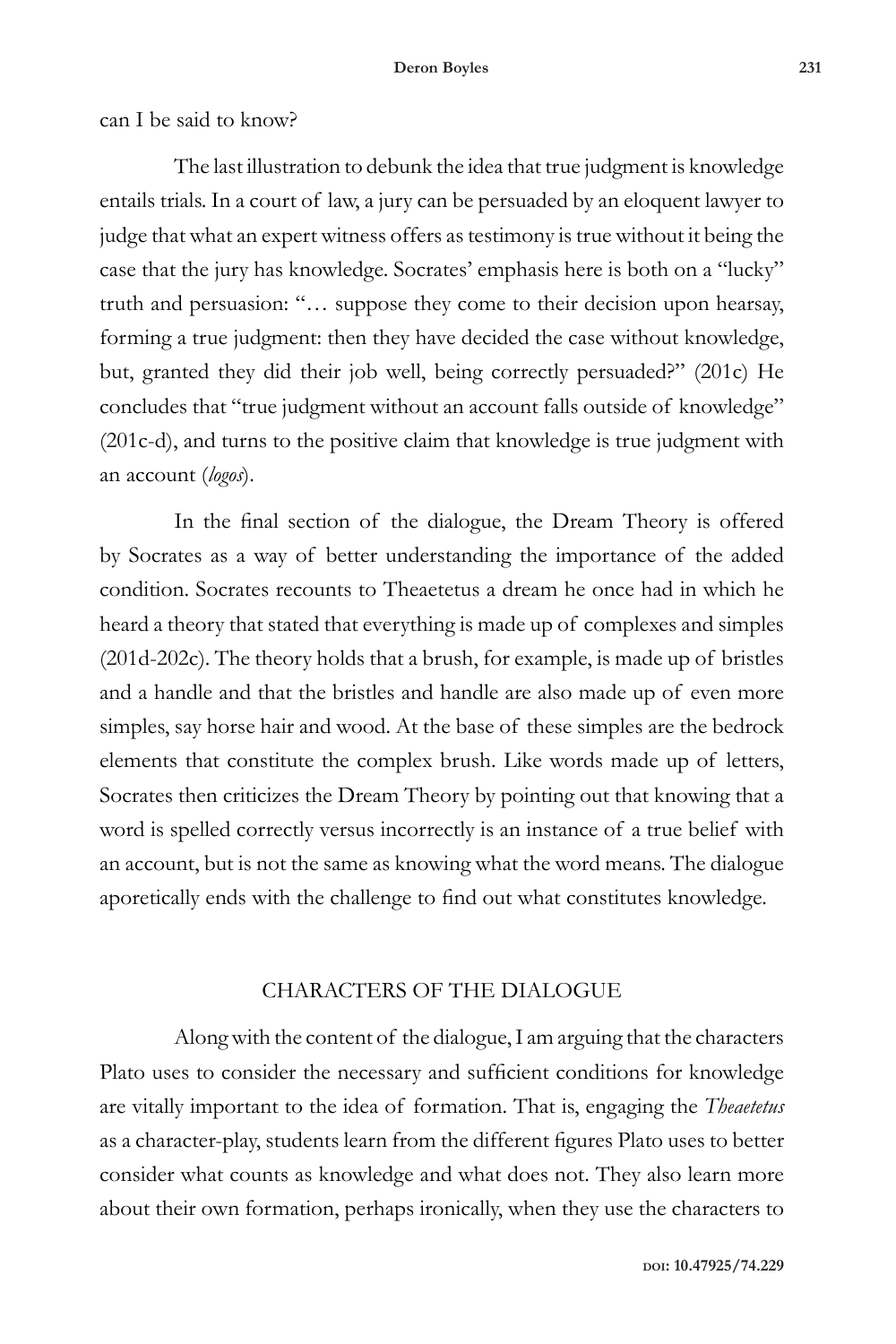distance themselves from what might otherwise be taken as personal attacks. This is part of the reason that seeing the characters as caricatures is often helpful. Understanding the potential and importance of questioning (Theaetetus) requires students to understand the limitations of tradition and narrow expertise (Theodorus), the futility of relativism and winning arguments for the sake of earning money (Protagoras), and the vitality of inquiry (Socrates). Consider each character in turn.<sup>3</sup>

 Theaetetus is the rare respondent to Socrates, in all of Plato's dialogues, whose intentions are noble and worthy. Theaetetus is praised for being smart and, importantly, for continuing in learning. Not only is he credited for much of Euclidian geometry, he is described in the dialogue as courageous. He is also described as ugly, like Socrates, with a snub nose and bulging eyes (143e-144a). Theaetetus differs from almost all of Socrates' interlocutors in that he is eager and willing to continue the inquiry, even after repeated *elenchus*. Students reading the dialogue often share Theaetetus' frustration, but unlike Theaetetus (and more like sophists) they stop inquiring and hope to be provided answers as to the meaning of the text and the purpose of having to read the dialogue in the first place. "Will you please just tell me where the justification condition is?" They often plead. Theaetetus represents the potential formation that students have, if only they would realize what they do not know.

Theodorus is an aging tutor who represents an "in-between" of sophistry and philosophy: too much a friend of Protagoras (162a-b), but warily intrigued by some of Socrates' questions.<sup>4</sup> Mostly, however, Theodorus wishes to avoid Socrates' interrogations. His age and his experience make him reticent to engage with Socrates at all. Whenever he does, he does so unwillingly and in a perfunctory manner. He is humorless, too. Theodorus represents the "settled" teacher. His formation is essentially complete. He has his methods and need not contemplate changing. While he might be an expert geometer, expertise narrowly understood means that he is neither wise nor philosophical. Students sometimes identify with Theodorus in their reticence to engage, finding the process fatiguing and wishing to evade it altogether. Some students may also identify with Theodorus because they have significant experience and practice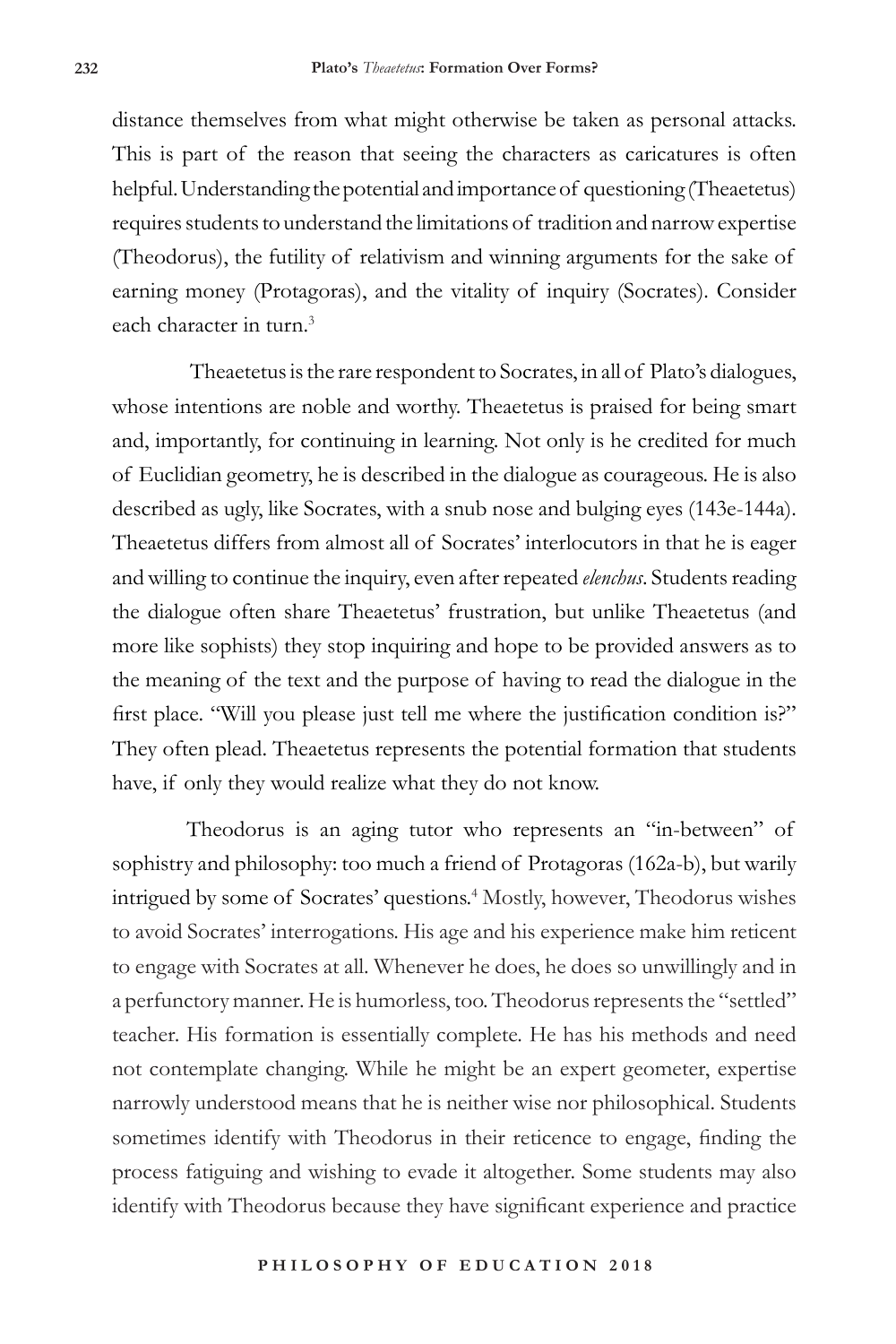behind them, but mistake what they do with what can and should be done better, well, or differently.

Protagoras, while not a speaking character in the dialogue, is nonetheless present and represents the evils of relativism and eristic sophistry. Contrary to Avi Mintz, I argue that Protagoras' sophistry represents the antithesis of philosophy.5 That he is portrayed "gently" or "reverentially" in the dialogue is, on my view, ironic humor.<sup>6</sup> Plato is consistent in his denigration of eristic sophistry throughout his dialogues. Protagoras, Gorgias, Meno, etc., are each foils Plato uses to advance a vision of philosophy that champions thinking and questioning at their expense. As Ruby Blondell notes, sophists relied on recitations or lectures that effectively blunted inquiry and, thus, formation—the antithesis of philosophy.<sup>7</sup> Like some poets in the oratorical tradition (and most education consultants?), they competed with one another to attract attention and increase the fees paid to them for their rhetorical skill. For eristic sophistry, the antiphilosophical point is a comparative, mercantile, and social standing enterprise.

 Socrates, in contrast, is emblematic of the search for wisdom and virtue. He serves as the mouthpiece for Plato and demonstrates the kind of inquiry and formation to which we all should aspire. He is a midwife for others' ideas and represents the kind of intellectual humility the sophists lack. I find it telling that the students I encounter are consistently irritated by Socrates' questioning. They often claim that it is circular and that it focuses on minutiae. They are eager for answers and find Socrates increasingly frustrating the longer they read the dialogue. Like other professors, I attempt to enact the character of Socrates by restating the kinds of questions he asks to directly challenge students' claims. Questioning students in "real time"—having all of us around the table, face-to-face, reacting and interacting to facial cues, pauses, inflections, terms, etc.—means that students shift from being benign readers to being participants in interlocution. Enter the role of midwife.

Socrates claimed such a role, not unproblematically, when he asserted that "it is the midwives who have the power to bring on the pains, and also, if they think fit, to relieve them … " (149d). In such a process, many of the students re-inscribe relativism by prefacing responses to questions with "to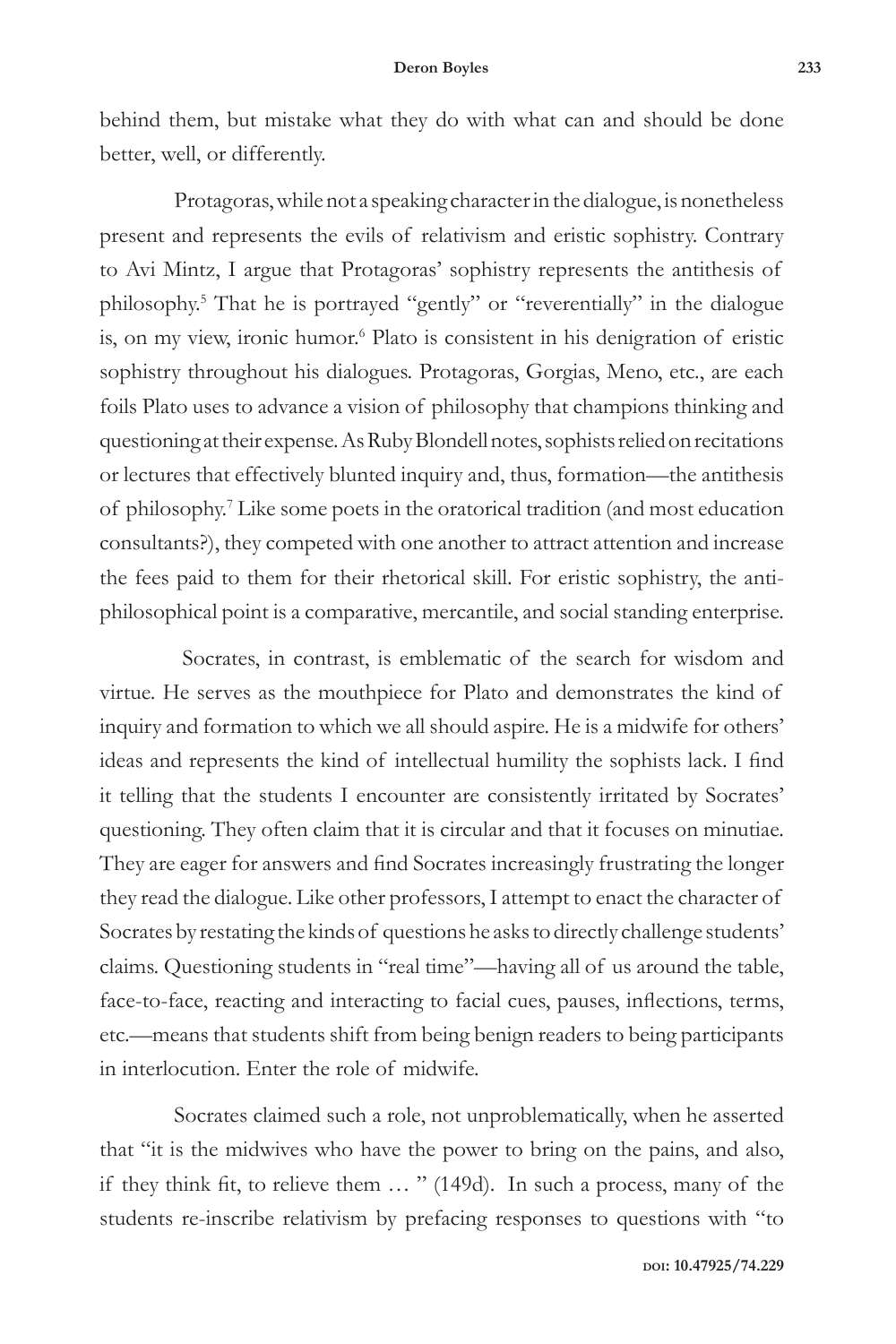me," "to me, personally," and "in my opinion," as though these qualifications rid them of the epistemic responsibility to think more deeply about the content of the questions to which they are responding.<sup>8</sup> I take this to be part and parcel of the process of our inquiry, but one that symbolizes the perverse reification of sophistry over philosophy in much of the course work students have long experienced.

Although this initial sketch is an oversimplification of the parts the characters play, the differences represent important symbolism for teaching the dialogue as formation. I stop short of endorsing James Arieti's view that the characters of the dialogue subsume reason under emotion, but argue that approaching the dialogue's characters symbolically provides a potent means through which students better understand Plato specifically and philosophical formation generally.<sup>9</sup> I now turn to clarifying Socrates' role as midwife and justifying how the *Theaetetus* represents formation over Forms.

# SOCRATES AS MIDWIFE

In his role as midwife in *Theaetetus*, Socrates exemplifies several key characteristics: the primacy of definitions, bringing about *elenchus* and *aporia*, using dialectic to demonstrate maieutic expertise in seeking virtue, and distinguishing between the empirical and the a priori. Socrates is also a matchmaker, of sorts, as when he determines which students should study with him and which ones should be sent to study or learn from others.<sup>10</sup> Being an intellectual midwife means that Socrates must comprehend whether someone is pregnant with ideas (149c) and provide the proper conditions for both "sowing" and "harvesting" the fruits of intellectual labor (149e). Confusingly, Socrates asserts that he is "barren" of wisdom himself (150c) but he does have expertise (after previously criticizing expertise). Responding to Theodorus, Socrates says "But you don't realize what is happening. The arguments never come from me; they always come from the person I am talking to. All that I know, such as it is, is how to take an argument from someone else—someone who *is* wise—and give it a fair reception" (161b). Later in the dialogue, when indicating the success Theaetetus has achieved by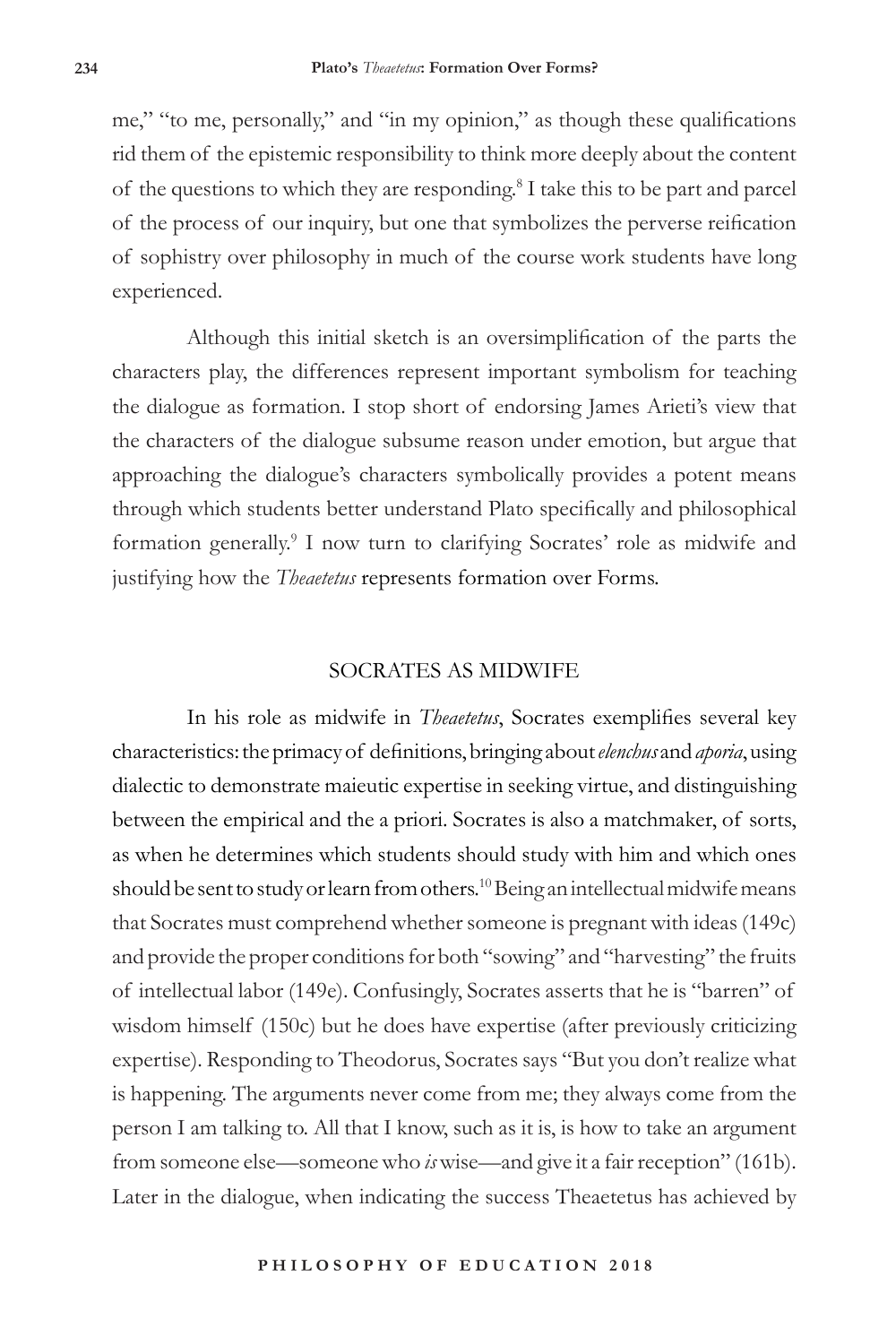#### **Deron Boyles 235**

realizing what he does not know, Socrates says "And so, Theaetetus, if ever in the future you should attempt to conceive or should succeed in conceiving other theories, they will be better ones as a result of this inquiry. And if you remain barren, your companions will find you gentler and less tiresome; you will be modest and not think you know what you don't know. This is all my art can achieve—nothing more" (210c). Such wording is important. If "all" Socrates' midwifery can achieve is intellectual humility drawn out from Theaetetus, this is actually monumental and significant to formation: knowledge comes from philosophical inquiry.

The midwife metaphor suggests that those giving birth to worthy ideas are the center of attention, but that the midwife plays a key role in helping to birth those ideas. Perhaps most importantly, there is judgment involved in determining which ideas are, in fact, worthy—something beyond the scope or imagination of sophistry. Sophists are not midwives, they parade around claiming to have the answers. Midwives, by contrast, are past child-bearing and help others bring about "intelligent life." There is a fine line between Socrates' feigning ignorance and demonstrating humility in the face of Theaetetus' learning, but what the midwife passage indicates is that Socrates subordinates himself in interlocution to bring about philosophical searching. Understood as an action, not a conclusion, midwifery continues philosophical formation where sophistry ignores it.

This point marks *Theaetetus* as a significant dialogue about formation in that students have an example of philosophical cross-examination that, while not leading to a definitive conclusion, is more important because Theaetetus is nonetheless successful. As Rosa Hong Chen notes, "this pedagogical 'midwifery' links the learner and what is to be 'delivered' from within, connoting a process of intuitive 'pregnancy' and practical 'labor' of thought. This metaphorical means of teaching helps bring about what is (or may be) always within each learner."11 Similarly, students not only find themselves re-thinking their roles as teachers, counselors, leaders, etc., but also as students *per se*.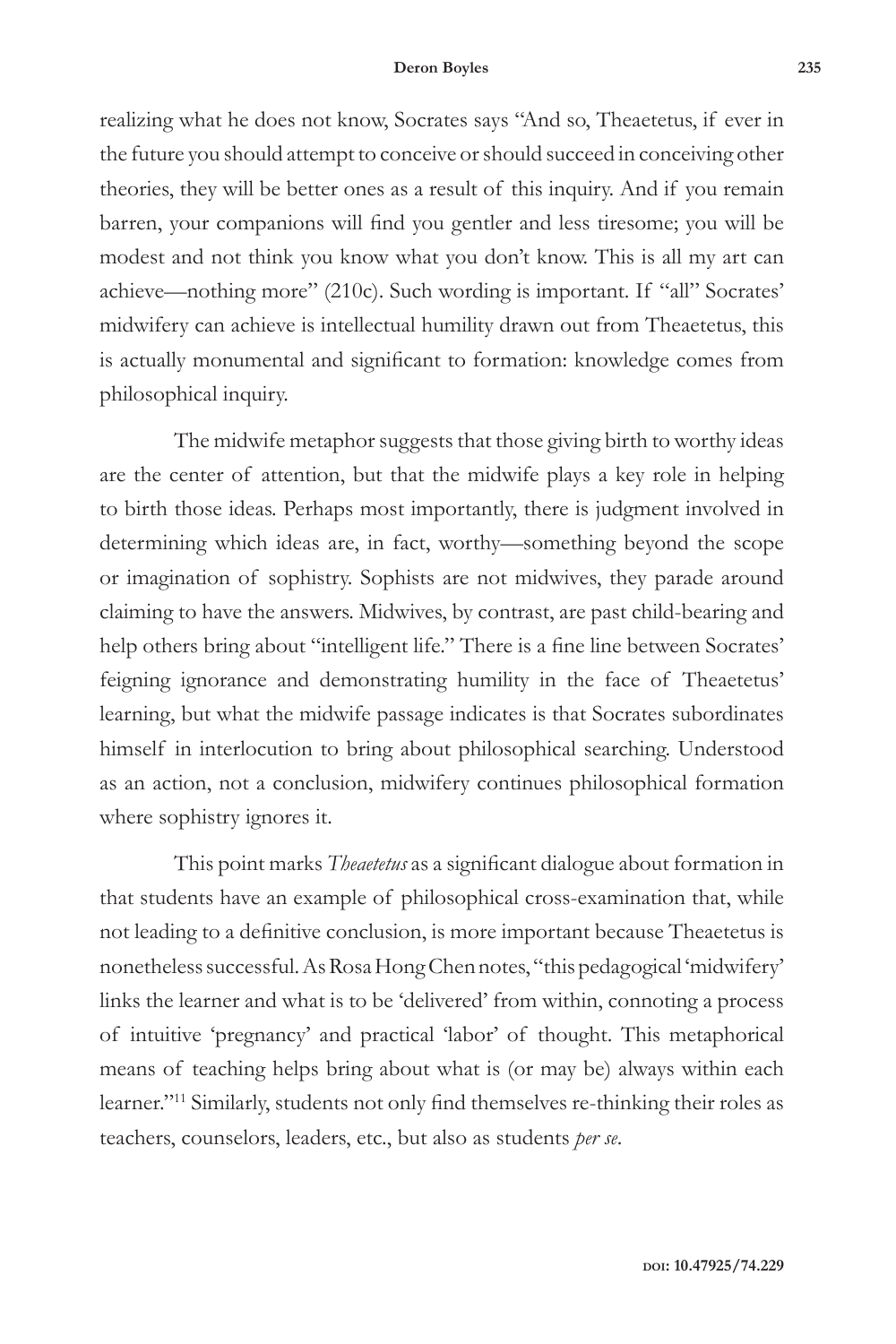### FORMATION OVER FORMS

Far from the first instance of philosophers of education taking up Plato's *Theaetetus*, the ultimate point of this article is to assert that Plato marginalized the Theory of Forms in favor the world of human interlocution.<sup>12</sup> I am following Timothy Chappell's mapping of revisionists' claims regarding the role of Forms in Plato's later work.13 Accordingly, I am aligning my argument with Gilbert Ryle, Richard Robinson, W.G. Runciman, G.E.L. Owen, and others, who point out that Plato's treatment of Forms (or lack thereof) in the *Theaetetus* is a symbolic and important move.<sup>14</sup> Robinson is especially clear:

> The Forms are absent from the *Theaetetus* merely because they are irrelevant to the subject discussed there. The subject of the *Theaetetus* is the essence of knowledge, and the essence of knowledge is not the same as its object…. Plato has turned his attention away from the world of Forms to the mind of man. And why not? I venture to assert that to a practicing philosopher nothing more than Plato's explicit discussion of the definition of knowledge is wanted to make the *Theaetetus* a fascinating dialogue. We do not need some metaphysics hinted at behind it all. We are entirely delighted with what is explicit, the keen and full development of the difficulty of defining knowledge.<sup>15</sup>

A "keen and full development" is another way of explaining formation. The dialogue is about interlocution for meaning-making about what constitutes (what forms?) knowledge. Runciman notes that the "reason that the Forms are unobtrusive in the *Theaetetus* is that they are not very relevant."16 Perhaps this is partly due to Plato's treatment of the Forms in the *Parmenides*. There, and only there, is Socrates seriously challenged by Parmenides regarding Forms themselves. I am not suggesting that Parmenides refutes Socrates wholly (or even successfully), but that this is another example in Plato's later work where he subjects his own ideas to continued scrutiny. This is, said differently, valuing continued formation over settled and universal Forms.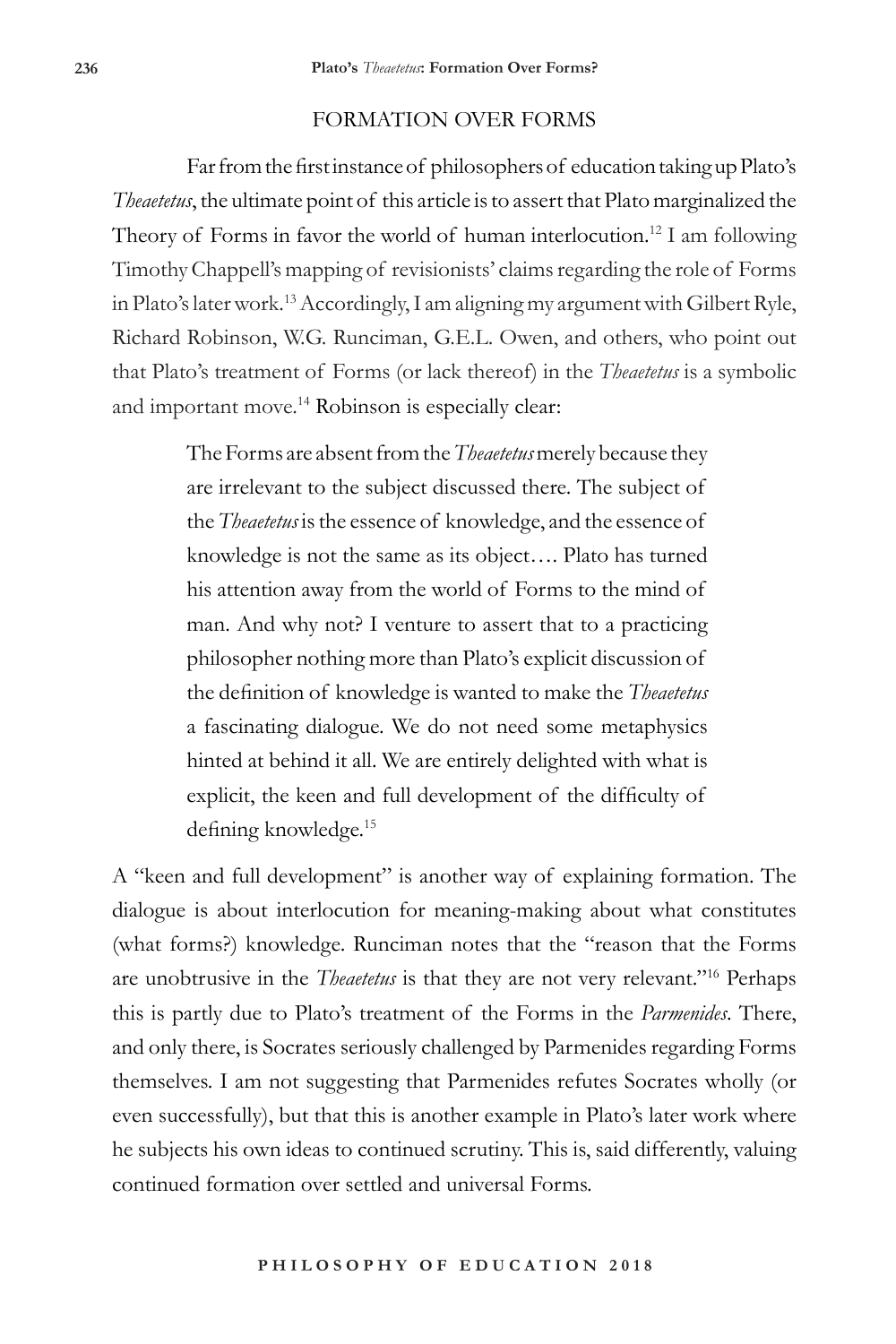As Chappell puts it, Plato writes the dialogue "more or less completely without the theory of Forms. … There are no explicit mentions of the Forms at all in the *Theaetetus*, except possibly (and even this much is disputed) in what many take to be the philosophical backwater of the Digression."<sup>17</sup> And David Sedley extends Chappell's point in writing about an important element of the Digression itself:

> As an excursus, it shares many of the features of the myths with which Plato loves to crown his dialogues: an eloquent declaration of faith that there is divinely dispensed justice in the world, founded on the bigger picture and looking beyond the range to which dialectical argument can aspire. Typically, a Platonic myth focuses on the dispensation of justice in the afterlife. Here in the *Theaetetus* Digression Socrates' single reference to the afterlife is both brief and inexplicit. Instead, the theme that everyone reaps the regards of their justice or injustice by being allocated to the appropriate realm is applied primarily to our present existence: even in life, we make the choice whether to inhabit the divine realm, as a philosopher's intellect does, or the godless world of seedy intrigue in which the gifted but unphilosophical enmesh themselves. The afterlife is mentioned as a mere continuation of that choice between the divine and the godless realms, its details left altogether vague.18

Far from "throwing the baby out with the bathwater," what we have is Plato's mature thinking in modifying the supremacy or centrality of Forms. In one sense, the *Theaetetus* might be a meta-narrative of Plato's own formation, continuing the philosophical quest for accuracy in thinking and the unfolding project of making meaning. I assert, again, that what is significant about the dialogue is the degree to which it offers students, perhaps especially students in education, the "positively painful" opportunity for elenctic and aporetic struggle and understanding.

Ryle makes a similar point and connects the engagement of readers to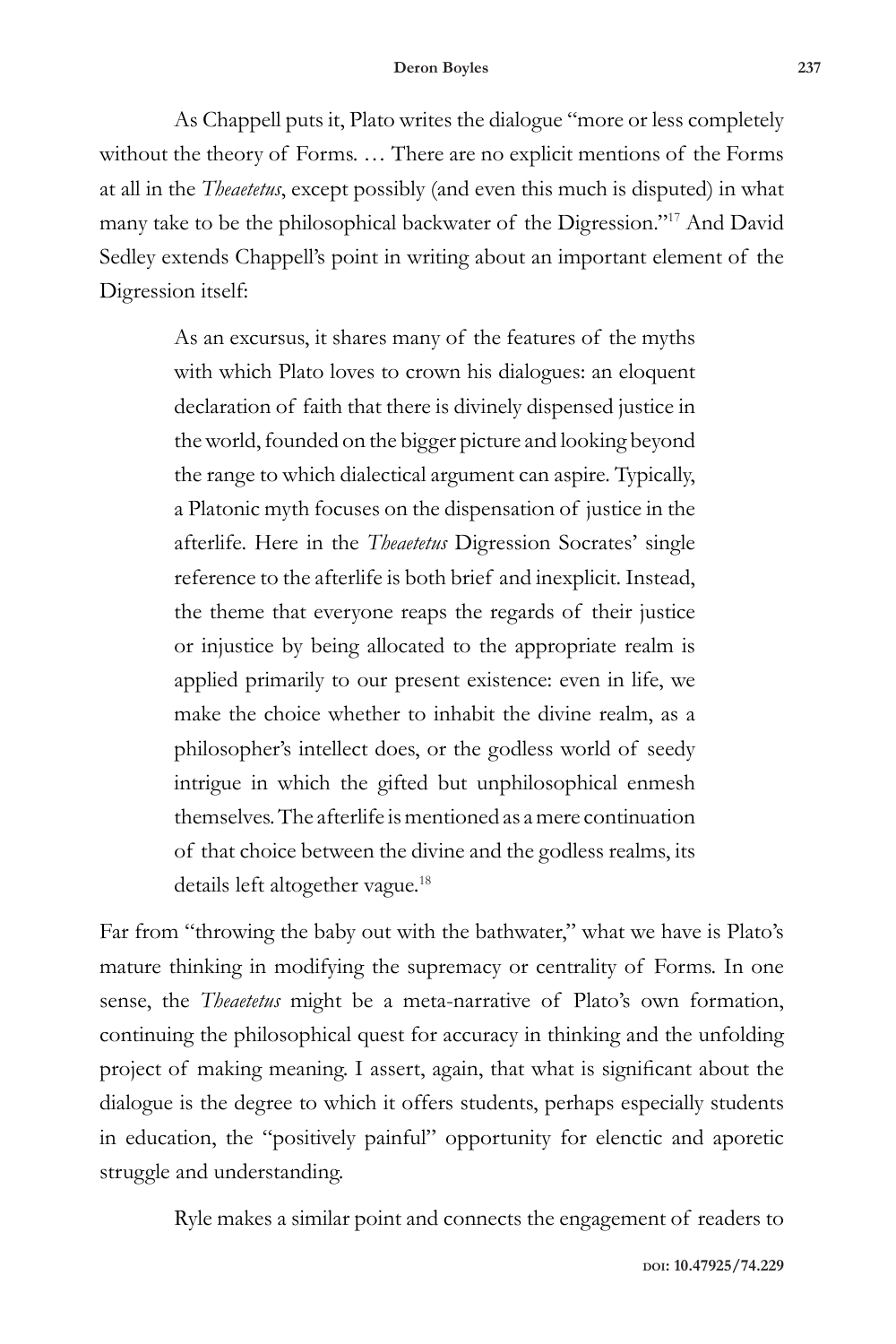the goal of the later dialogue. He is worth quoting at length:

Plato knew in his bones that elenctic disputation had some important and positive heuristic value over and above the modest values of proving the Delphic Oracle wrong or right, of deflating the intellectually conceited, of rebutting cynical theses, of amusing the young men and of whetting their forensic wits. An argument-sequence too cogent for the answerer to circumvent does not lead only to the questioner's victory in the ring. The employer of it, the victim of it and the audience that follows it also learn something, and learn something over and above the mere techniques of winning such victories. … What then do we learn *about*? Well, they come to know new things, if seemingly only negative things, about Courage, say, or Beauty, or Knowledge *versus* Belief, or Teaching *versus* Persuading, or Friendship, or Justice. But what are these? Let us label them, non-committally, "Notions," "Ideas," or "Concepts." Is it worth while coming to know new things about these unconcrete matters? Reasoning for maintaining that these Ideas are supreme realities, the apprehension of which constitutes Knowledge or Science *par excellence*, will be step-reasons for maintaining that the dialectical dissection of them has a supreme, theoretical title. The ontological nobility of its objects confers heuristic nobility upon the dialectical study of them.<sup>19</sup>

Such study is formation insofar as the engagement is sincere and the point is philosophical rather than eristical. The frustration that may come from such study of the *Theaetetus* is arguably a necessary feature of both *elenchus* and *aporia*—and such frustration may be alien to students too frequently caught up in rubrics, benchmarks, and the other detritus of a bureaucratized training regime we call "school" or "college."

Indeed, much that goes by the term "education" is formation in only a bastardized sense: preparation for future work in a neoliberal, global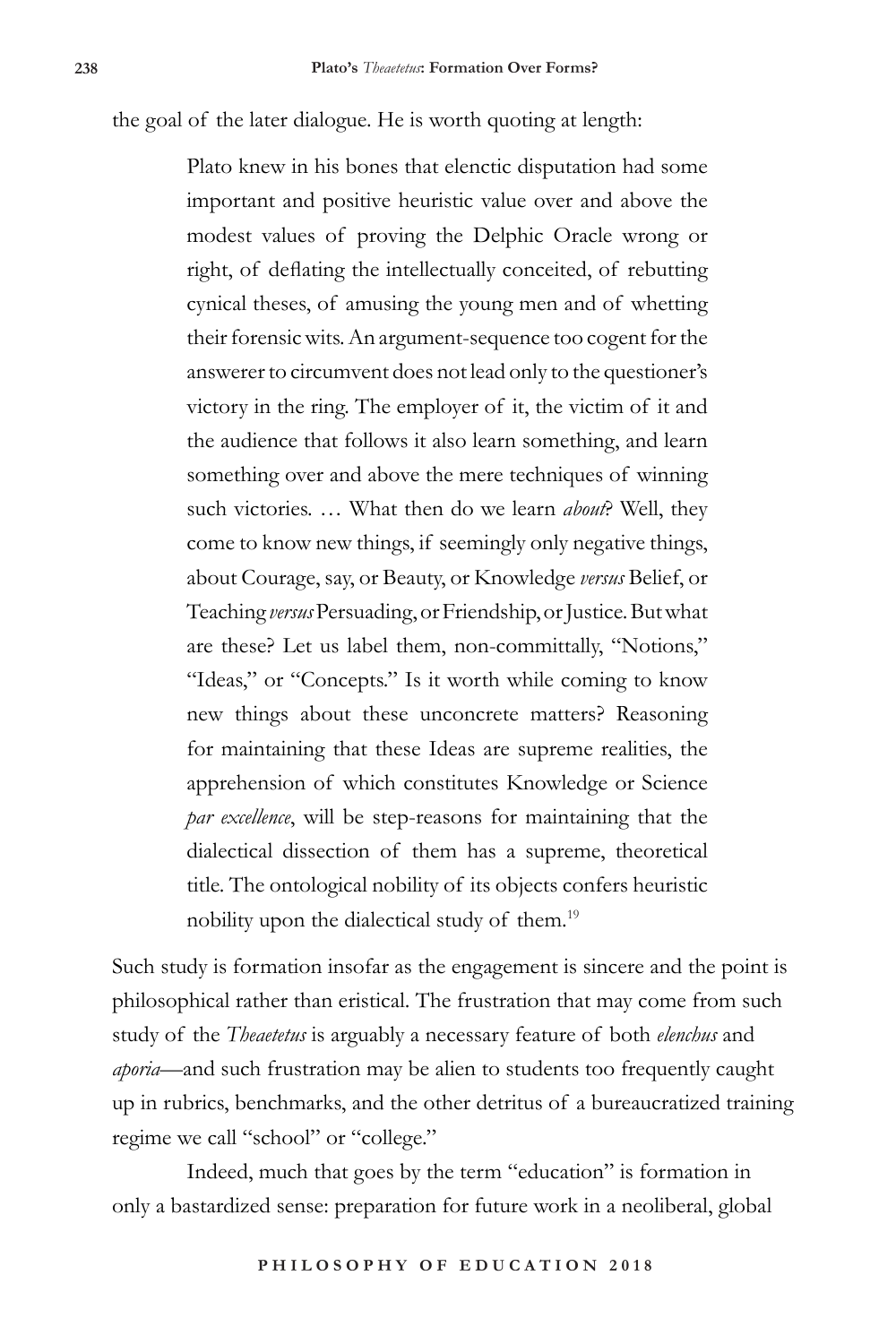#### **Deron Boyles 239**

world, bereft of meaning-making and intellectual thought. This negative form of formation is external molding of compliant others willing to, forced to, or hegemonically "eager" to find employ—and figure out the "game" of schooling so any possible work can be circumvented or subverted (not always a bad reaction to bad education policy, admittedly). Still, reducing or denying intellectual capacity in favor of academic sloth or technological escape is the decidedly non-Platonic reification of do-nothingness; of sloth.

The formation represented in the *Theaetetus* is vitally opposed to the preceding characterizations. Plato centers discourse, argument, engagement, and challenge in such a way that Theaetetus—predisposed to such interaction though he may be—relishes the challenge. His formation symbolizes our potential, if we would only realize what we do not know and appreciate that knowing requires effort and frustration and pain. Formation of this sort is, therefore, significantly better than routinized drill, online correspondence courses, and the uninspired drudgery of "teaching as telling." The *Theaetetus* does not provide us a lesson plan for spelling out formation, it embodies it as part of Plato's mature thinking as doing philosophy.

<sup>1</sup> See E.S. Harding, "The *Theaetetus* Ends Well," *Review of Metaphysics* 35, no. 3 (March 1982): 509-528. See also, Timothy Chappell, *Reading Plato's* Theaetetus (Indianapolis: Hackett Publishing Company, Inc., 2004), 16ff; David Sedley, *The Midwife of Platonism: Text and Subtext in Plato's* Theaetetus (Oxford: Clarendon Press, 2004), esp. 2-6; and Gilbert Ryle, *Plato's Progress* (Cambridge: Cambridge University Press, 1966). Ryle notes that Plato might have added pages to the *Theaetetus* for expressly pedagogic purposes, "for the sake specifically of students in the Academy. [Plato] is now thinking of curricular uses for the books of his dialogues," 279.

<sup>2</sup> The edition I am using is Myles Burnyeat, *The* Theaetetus *of Plato*, M.J. Leavett, trans. (Indianapolis: Hackett Publishing Company, 1990). For this article, I insert Stephanus numbering within the text. For more on an interpretive understanding of the performativity of the dialogue, see Ryle, *Plato's Progress*, 27-43.

<sup>3</sup> See also, Eugenio Benitez and Livia Guimaraes, "Philosophy as Performed in Plato's *Theaetetus*," *The Review of* 

*Metaphysics* 47, no. 2 (December 1993): 297-328.

<sup>4</sup> Alex Long provides an important interpretation of Theodorus' relationship to Protagoras, arguing that Theodorus might have been a friend of Protagoras, but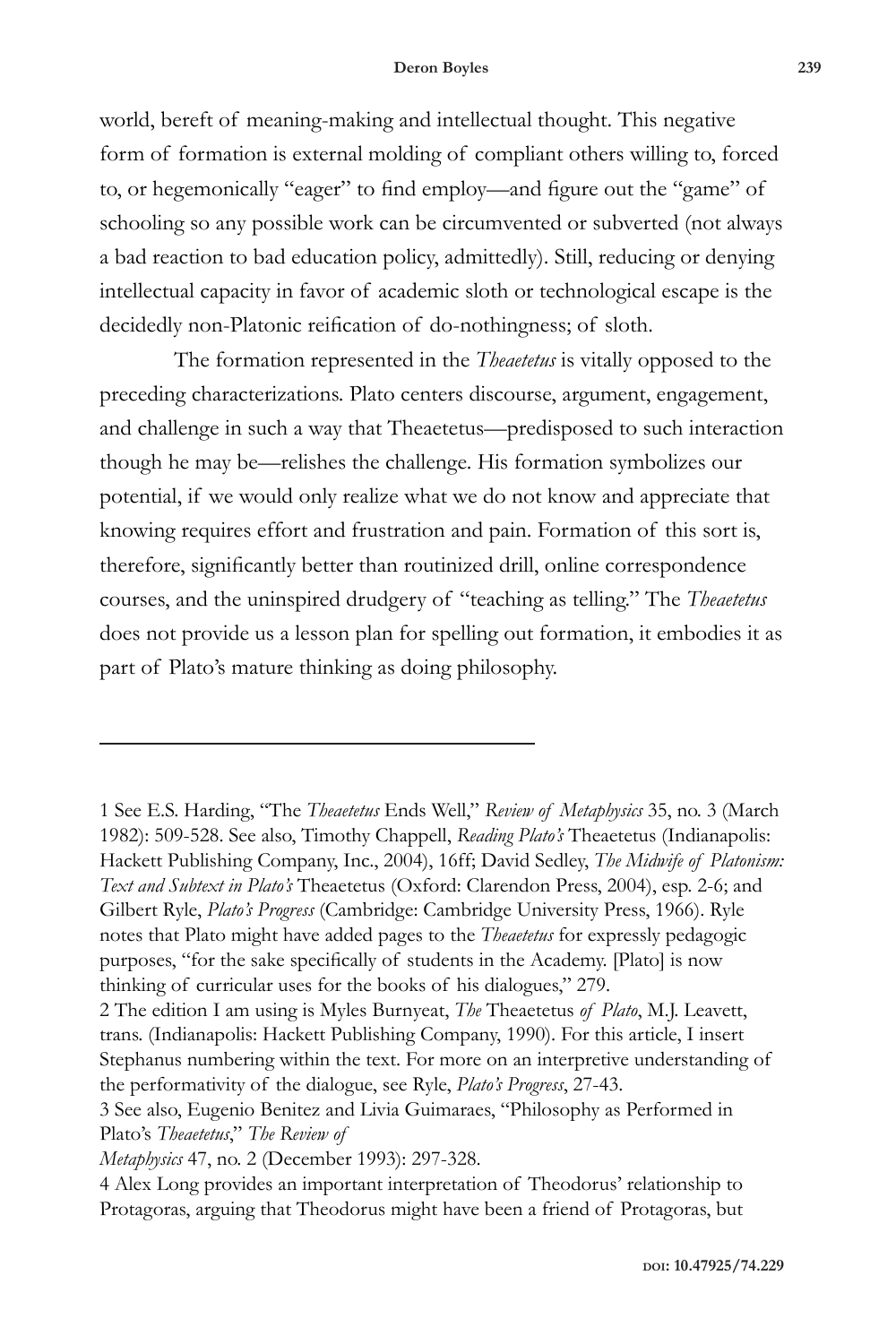would have rejected Protagorean relativism given his work in mathematics. See Alex Long, "Refutation and Relativism in *Theaetetus* 161-171," *Phronesis* 49, no. 1 (2004): 24-40, esp. 34-35. See also, Sandra Peterson, "Socrates and Philosophy: The Digression in Plato's *Theaetetus*" at http://www.sputtr.com/read/socrates-andphilosophy-the-digression-in-plato-s-theaetetus-d41d.html?f=1qeXpurpn6Wih-SUpOGunKanh7--ube1vKrDkqq8uIbFta64vsm0xLC-qpK9trmGubasvrTJuL2 3s5C7t47EsrbBtJPClrm8raa1xq7CybmXqNimoLCH2oqg46ydpa6I3eHZ3Kml lOvf3J7mzJzp0-ObytDkpePkzdnV5JmerZXZ3NHN3ezU4NzN5KDZ0tqIsOo; and Andrew Barker, "The Digression in the 'Theaetetus,'" *Journal of the History of Philosophy* 14, no. 4 (October 1976): 457-462.

5 Avi I. Mintz, "Socrates and Protagoras against the Sophists in Plato's *Theaetetus*," paper presented at the Philosophy of Education Society of Great Britain Annual Conference, Oxford, March 2009. See also, Sharon Crowley, "A Plea for the Revival of Sophistry," *Rhetoric Review* 7, no. 2 (Spring, 1989): 318-334; and Harold Barrett, *The Sophists: Rhetoric, Democracy, and Plato's Idea of Sophistry* (Novato, CA: Chandler & Sharp, 1987). For related debates, see M.A. Stewart and Rosamond Kent Sprague, "Plato's Sophistry," *Proceedings of the Aristotelian Society, Supplementary Volumes*, 51 (1977): 21-61; George Klosko, "Criteria of Fallacy and Sophistry for Use in the Analysis of Platonic Dialogues," *The Classical Quarterly* 33, no. 2 (1983): 363-374; David L. Blank, "Socratics versus Sophists on Payment for Teaching," *Classical Antiquity* 4, no. 1 (April, 1985): 1-49; Avi I. Mintz, "Four Educators in Plato's *Theaetetus*," *Journal of Philosophy of Education* 45, no. 4 (2011): 657-673; and Robert C. Bartlett, "Political Philosophy and Sophistry: An Introduction to Plato's *Protagoras*," *American Journal of Political Science* 47, no. 4 (2003): 612-624.

6 See also, E.S. Haring, "Socratic Duplicity: *Theaetetus*," *The Review of Metaphysics* 45, no. 3 (March 1992): 525-542. Haring explains how taking a "surface" view of Socrates' interpretation of Protagoras is a mistake. See 527-528.

7 Ruby Blondell, *The Play of Character in Plato's Dialogues* (Cambridge: Cambridge University Press, 2002), 251*ff*.

8 Silvermintz relates a similar scenario in his class. See Daniel Silvermintz, "Socrates on Trial: Strategies for Teaching Ancient Thought Dialectically," *The Classical World* 100, no. 3 (Spring 2007), 286. See also, Rosalyn S. Sherman, "Is it Possible to Teach Socratically?," *Soundings: An Interdisciplinary Journal* 53, no. 3 (Fall 1970): 225-245. 9 James A. Arieti, *Interpreting Plato: The Dialogues as Drama* (Savage, MD: Rowman & Littlefield, 1991). See also, Dorothy Tarrant, "Plato as Dramatist," *The Journal of Hellenic Studies* 75 (1955): 82-89; John Randall Herman, *Plato: Dramatist of the Life of Reason* (New York: Columbia University Press, 1970); David Fortunoff, "Plato's Dialogues as Subversive Activity," in Gerald A. Press, ed., *Plato's Dialogues: New Studies and Interpretations* (Lanham, MD: Rowman & Littlefield Publishers, Inc., 1993), 61-76; and Albert R. Spencer, "The Dialogues as Dramatic Rehearsal: Plato's *Republic* and the Moral Accounting Metaphor," *The Pluralist* 8, no. 2 (Summer 2013): 26-35. 10 For more on Socrates' role as matchmaker, see Avi Mintz, "The Midwife as Matchmaker: Socrates and Relational Pedagogy," *Philosophy of Education 2007*, ed. Barbara Stengel (Urbana, IL: Philosophy of Education Society, 2007): 91-99. See also, Julius Tomin, "Socratic Midwifery," *The Classical Quarterly* 37, no. 1 (1987): 97